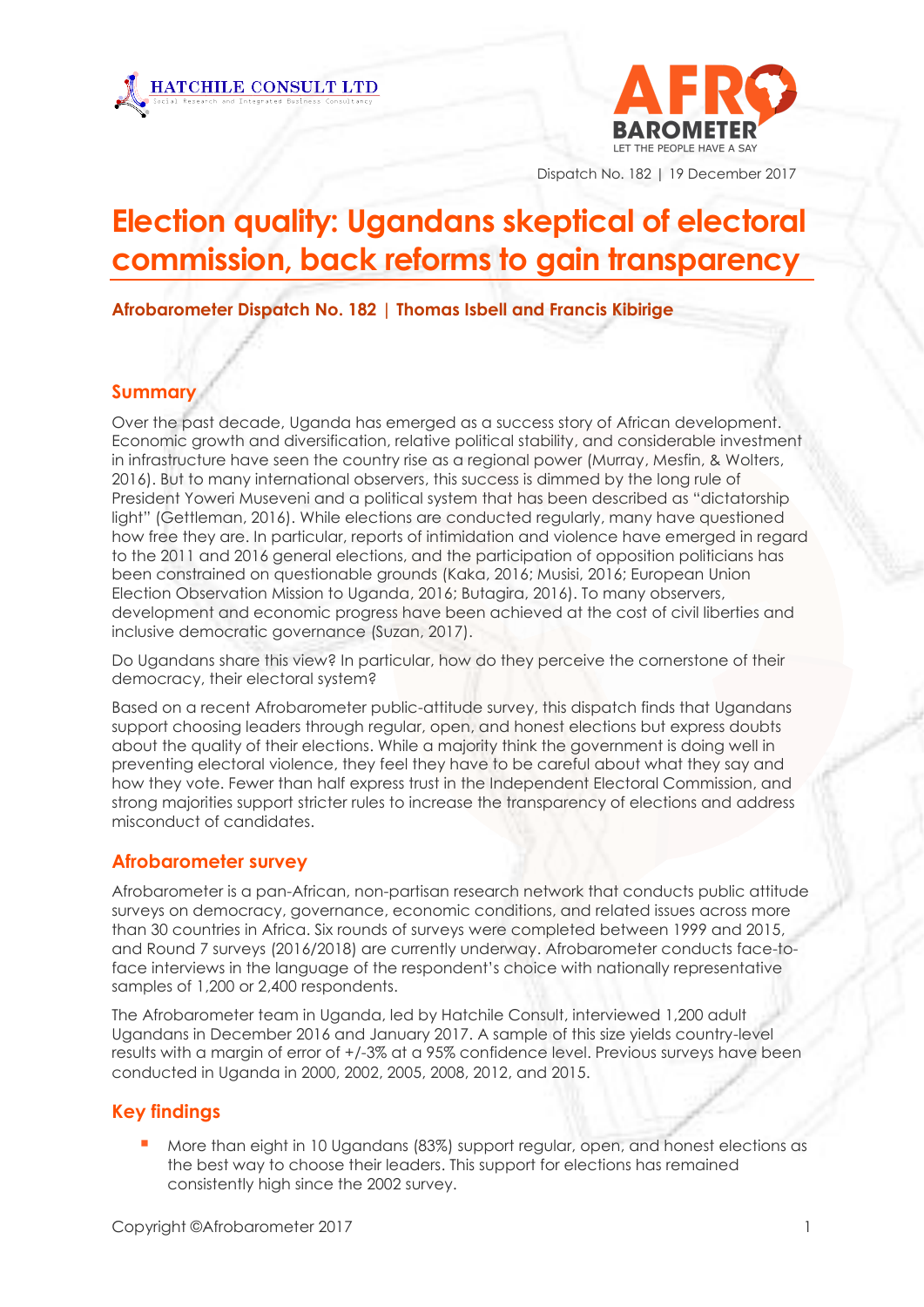

- But fewer Ugandans (61%) believe that the 2016 general election was free and fair, a decline from assessments of the 2012 election.
- While two-thirds (65%) say the government performs well in preventing violence during elections, almost half (48%) of all respondents say they fear "somewhat" or "a lot" becoming victims of political intimidation or violence during election campaigns.
- Two-thirds of citizens feel they "often" or "always" have to be careful about what they say about politics (65%) and how they vote (64%).
- Only four in 10 Ugandans (42%) say they trust the Independent Electoral Commission "somewhat" or "a lot," down from 54% during the 2015 survey (which was conducted several months into the 2016 election cycle).
- Ugandans widely support electoral reforms to increase the transparency and reliability of the election process and ensure the integrity of candidates.

#### **Support for elections**

Since 2002, the share of Ugandans who prefer regular, open, and honest elections as the best way to choose leaders has consistently exceeded 80%, declining marginally to 83% in 2017 from 86% in 2015 (Figure 1).



#### **Figure 1: Support for choosing leaders through elections** | Uganda | 2002-2017

**Respondents were asked:** *Which of the following statements is closest to your view? Statement 1: We should choose our leaders in this country through regular, open, and honest elections. Statement 2: Since elections sometimes produce bad results, we should adopt other methods for choosing this country's leaders.*

*(% of respondents who "agree" or "agree strongly" with Statement 1)*

#### **How free and fair are elections?**

Since the 1996 and 2000 elections conducted under the ruling National Resistance Movement's one-party dispensation, during which political parties existed but were not allowed to operate or field candidates, Uganda's elections have been characterized by growing opposition participation.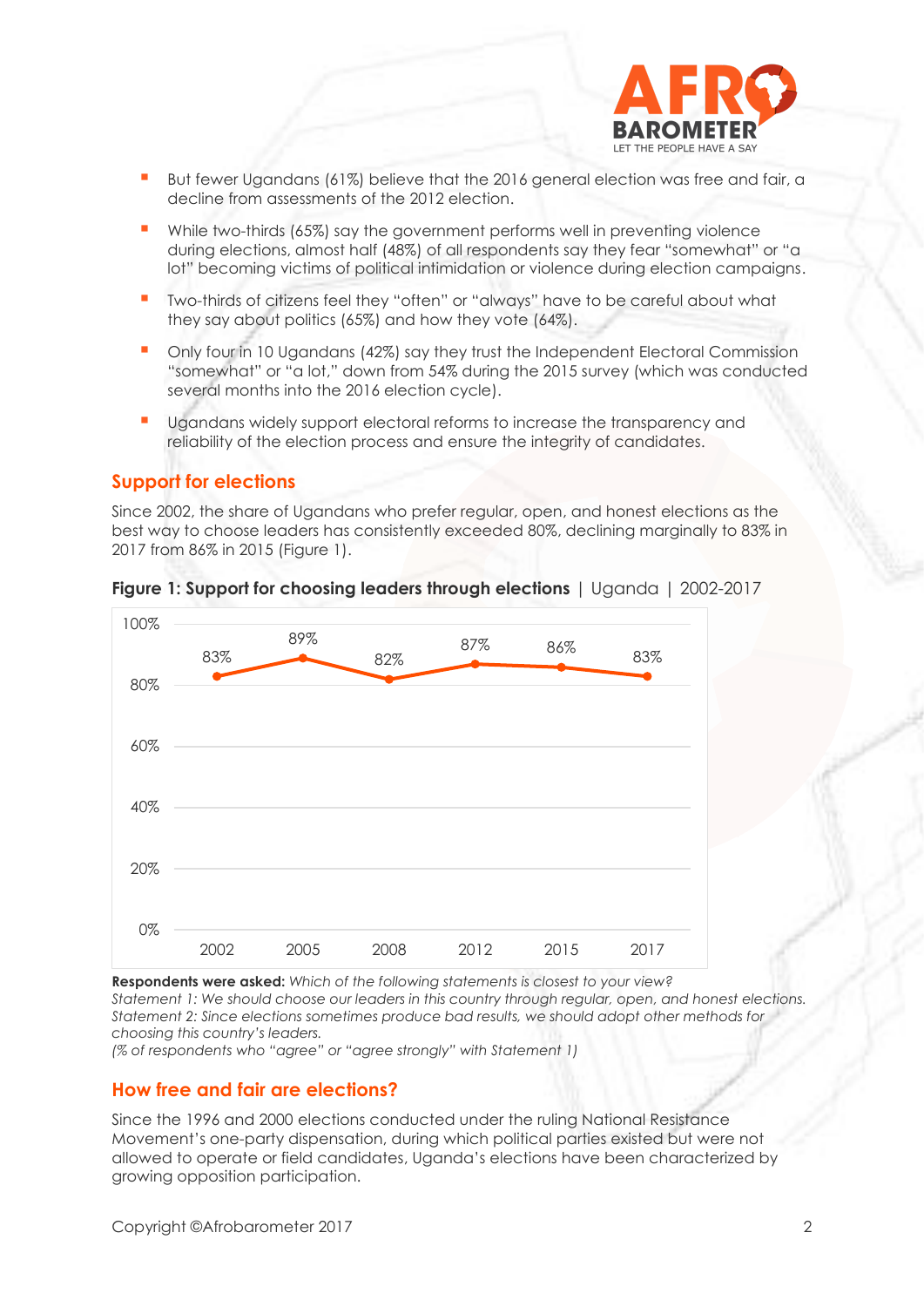

Six in 10 Ugandans (61%) say the last national election, in 2016, was "completely free and fair" or "free and fair, but with minor problems." This is somewhat less positive than 2012 and 2015 survey assessments of the 2011 election (64% and 69%, respectively) (Figure 2).

Ugandans' perceptions of the freeness and fairness of elections have varied considerably, marked by a sharp drop in 2005, when only 26% assessed the 2001 general election as generally free and fair.

Changes implemented since the 2001 contest may have helped improve popular perceptions of election fairness, including the appointment of a new electoral commission and updating of voter rolls in 2005. The latest attempt by the electoral commission to improve the conduct of general elections was a complete overhaul of the national voter register and introduction of biometric identification of voters ahead of the 2016 elections.



**Figure 2: Freeness and fairness of the last national election** | Uganda | 2017

**Respondents were asked:** *On the whole, how would you rate the freeness and fairness of the last national election, held in [respective year]?*

*(% who said "completely free and fair" or "free and fair, but with minor problems) Note: This question was not asked in the 2002 survey.*

Among the one-third (34%) of respondents who describe the 2016 election as "not free and fair" (21%) or "free and fair with major problems" (13%), certain socio-demographic groups stand out as particularly critical (Figure 3). The best-educated Ugandans are three times as likely as those without formal education (58% vs. 19%) to complain that the elections were not free or had major problems. Urban residents (51%) and men (40%) are more likely to see the election as unfree than rural dwellers (28%) and women (27%). Respondents in Kampala (66%) and Central Region (49%) are two to three times as likely to be critical as those in North Region (20%), and younger respondents are more critical of the election than their elders.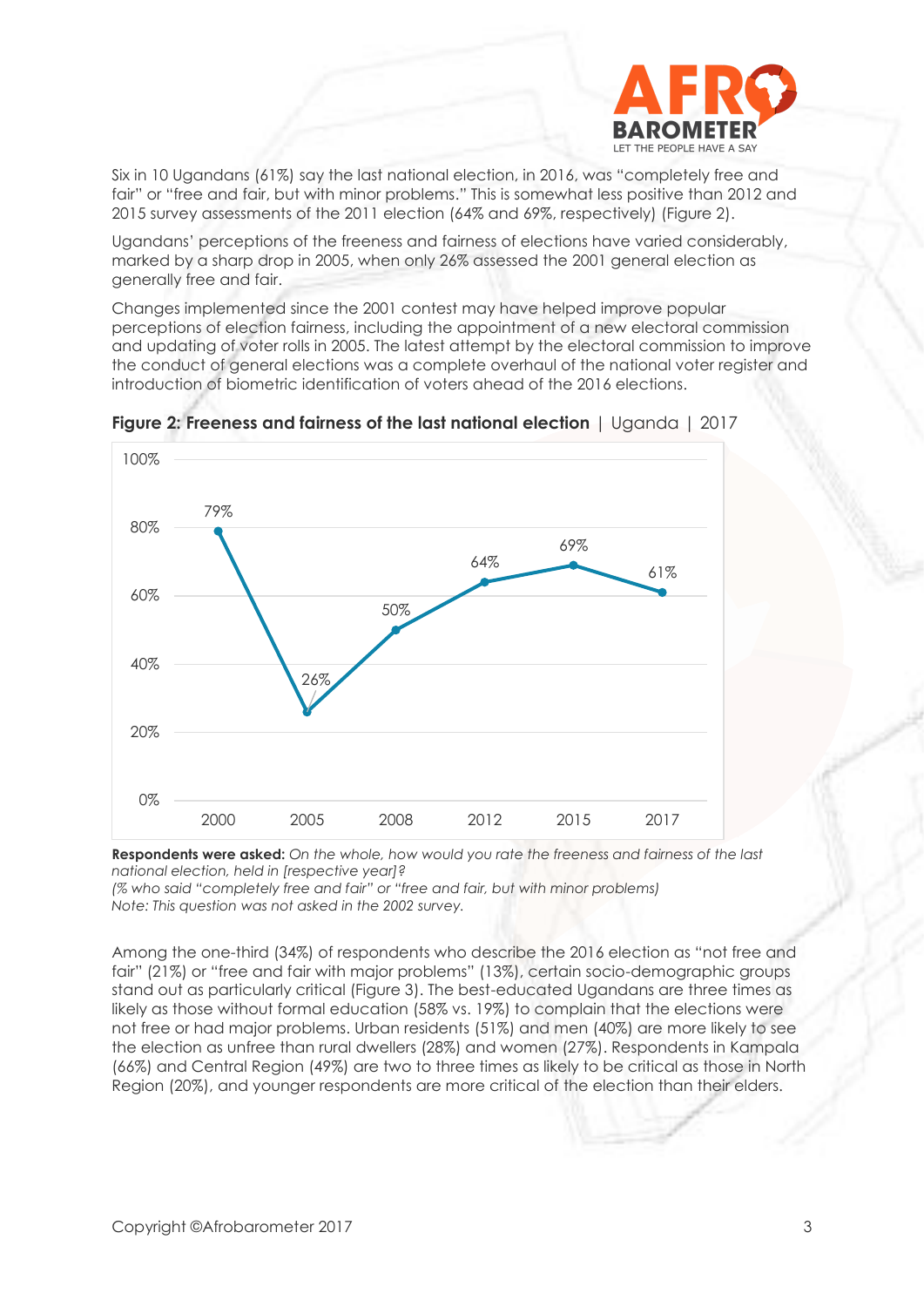



**Figure 3: 2016 election not free and fair** | by socio-demographic group | Uganda | 2017

**Respondents were asked:** *On the whole, how would you rate the freeness and fairness of the last national election, held in 2016?*

*(% who say "not free and fair" or "free and fair with major problems")*

#### **Violence and intimidation during elections**

While some groups offer mixed assessments of how free the 2016 election was, two-thirds (65%) of Ugandans think the government is performing well in keeping them free of violence. This may reflect the government's heavy security deployments during elections, especially in towns, where the police and army conduct joint operations to secure the election and each polling station is staffed by a designated police constable who works hand in hand with other security agencies, representatives of candidates, and election officials.

Do your own analysis of Afrobarometer data – on any question, for any country and survey round. It's easy and free at www.afrobarometer.org/online-data-analysis. Urban residents are less likely than their rural counterparts to praise the government's performance in preventing election-related violence (57% vs. 67%). This is especially true in Kampala (44%) (Figure 4).

Even so, almost half (48%) of Ugandans say they fear ("somewhat" or "a lot") becoming victims of violence and intimidation during

election campaigns, an increase of 10 percentage points since the 2012 survey (Figure 5). While the political opposition has often blamed fear of violence and intimidation on the ruling party's electioneering methods, survey responses show that citizens see perpetrators from across the political divide. When asked whom they fear most during elections, respondents are about equally likely to cite opposition party supporters/leaders (16%), ruling party supporters/leaders (16%), and security agents (15%) (Figure 6).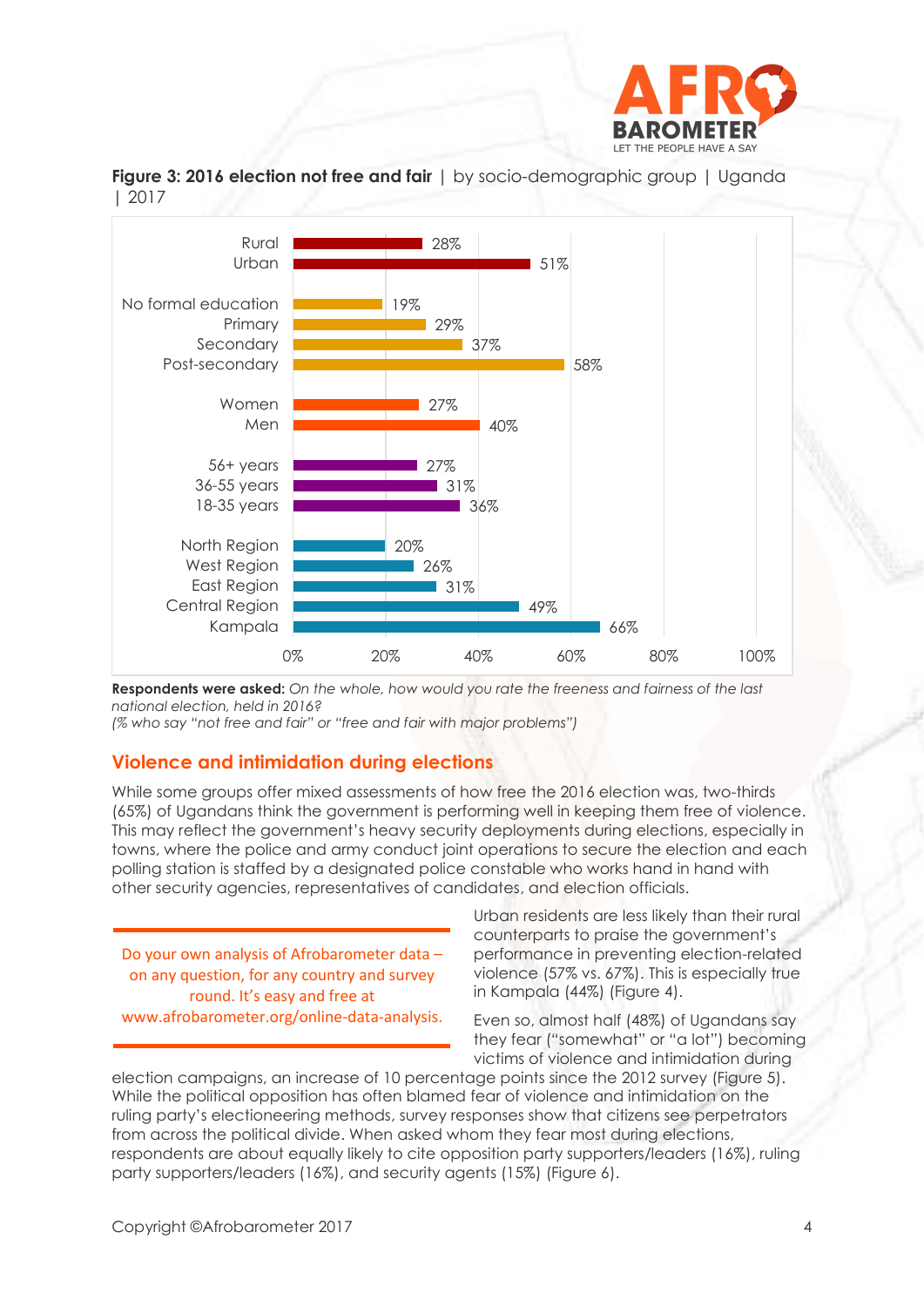



*Respondents were asked: How well or badly would you say the current government is handling the following matters, or haven't you heard enough to say: Preventing political violence during election campaigns? (% who say "fairly well" or "very well")*





*Respondents were asked: During election campaigns in this country, how much do you personally fear becoming a victim of political intimidation or violence? (% who say "somewhat" or "a lot")*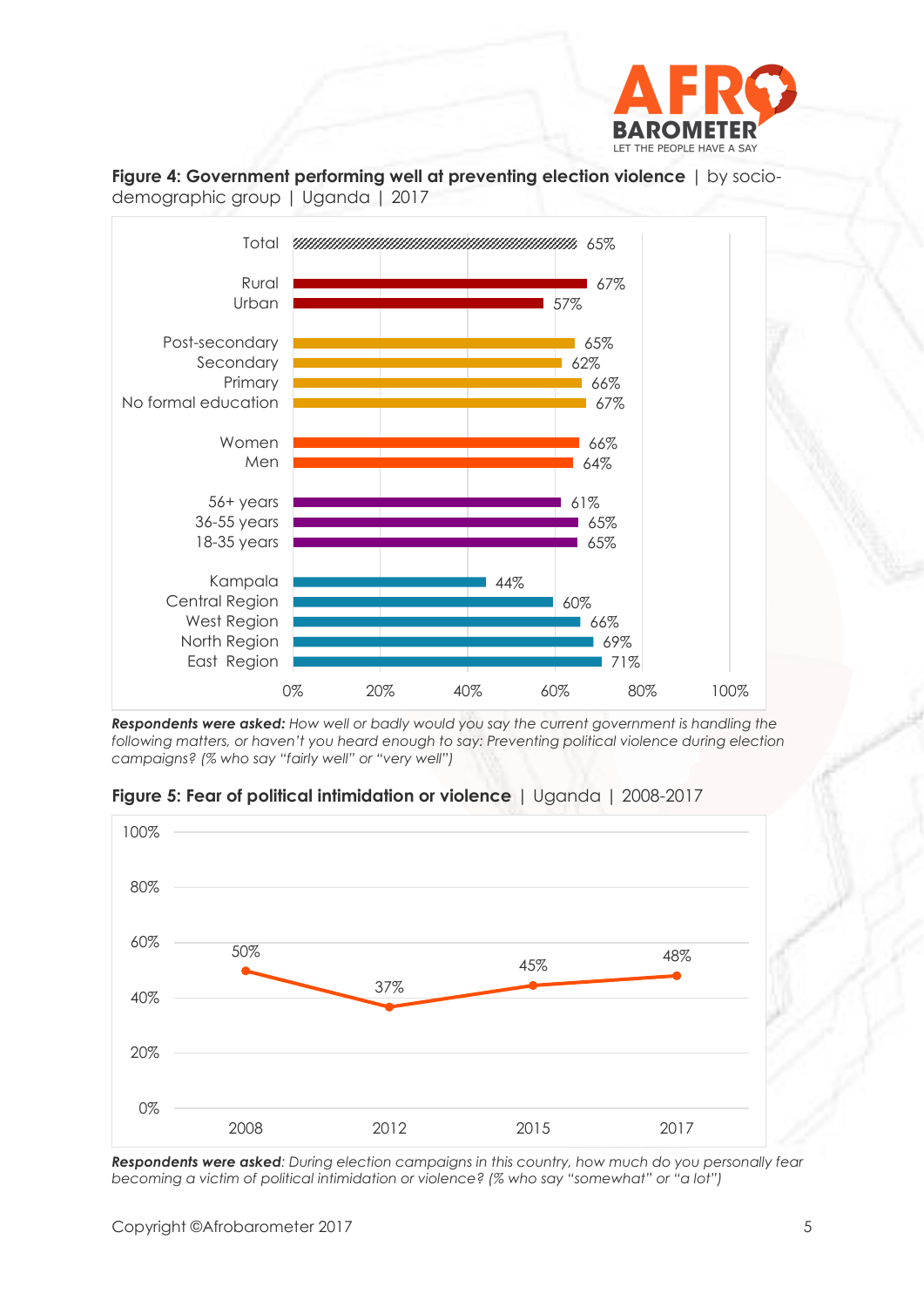

**Figure 6: Most feared perpetrator of political intimidation or violence** | Uganda | 2008-2017



*Respondents were asked: Who do you fear most as the perpetrator of political intimidation or violence during election campaigns?*

Perhaps born of the fear of intimidation or violence during elections, two-thirds of ordinary Ugandans say they "often" or "always" have to be careful about what they say about politics (65%) and how they vote (64%) (Figure 7).

With regard to being "careful about how they vote," often/always is the response of more than six in 10 Ugandans across all key socio-demographic groups with the exception of respondents in Kampala (54%) and Central Region (58%) and those who experience no lived poverty<sup>1</sup> (54%).

|                          |  |  | Figure 7: Often/always have to be careful about how you talk about politics and how |  |
|--------------------------|--|--|-------------------------------------------------------------------------------------|--|
| you vote   Uganda   2017 |  |  |                                                                                     |  |



*Respondents were asked: In your opinion, how often, in this country:*

- *Do people have to be careful of what they say about politics?*

- *Do people have to be careful about how they vote in an election?* 

<sup>&</sup>lt;sup>1</sup> Afrobarometer's Lived Poverty Index (LPI) measures respondents' levels of material deprivation by asking how often they or their families went without basic necessities (enough food, enough water, medical care, enough cooking fuel, and a cash income) during the preceding year. For more on lived poverty, see Mattes, Dulani, & Gyimah-Boadi (2016).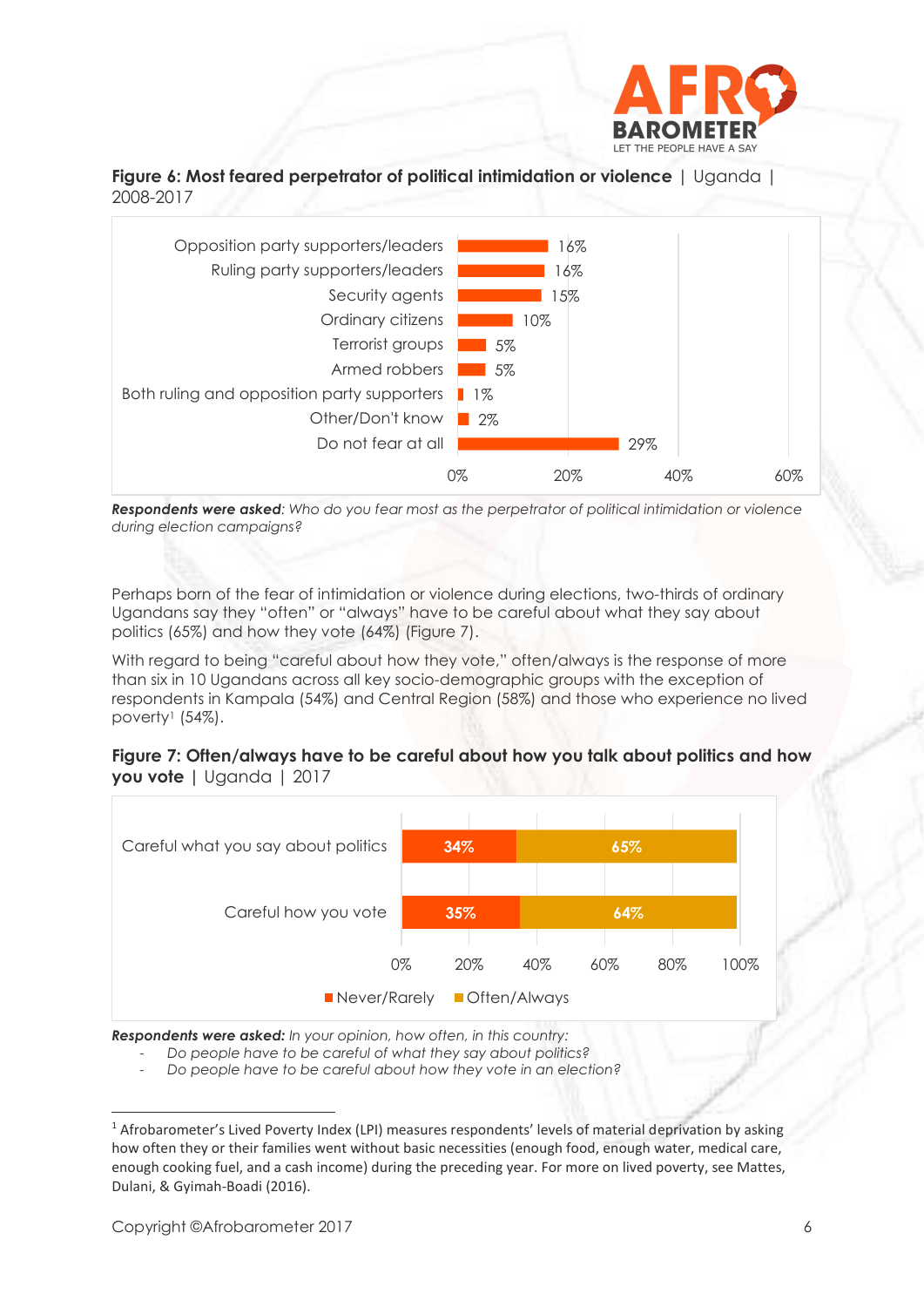

# **Trust in the electoral commission**

One key aspect of citizens' perceptions of election quality is how well they think the national election management body does its job of ensuring transparent and competent elections.

In Uganda, the Independent Electoral Commission has come under heavy criticism for allegedly favouring the ruling NRM party and for procedural failures in the conduct of elections, including mismanagement of the tallying, declaration, and transmission of election results. In all three presidential election petitions filed in the supreme court following the 2001, 2006, and 2016 elections, the electoral commission has been co-accused (Mulenga, 2001; Katureebe, 2007; Katureebe, 2016).

Only four in 10 Ugandans (42%) say they trust the electoral commission "somewhat" or "a lot," a decline of 12 percentage points since the 2015 survey (Figure 8). This is about the same level of trust as in 2008 and 2012, though far lower than peaks in 2000 (77%) and 2005 (65%).



**Figure 8: Popular trust in the Independent Electoral Commission** | Uganda | 2000-2017

**Respondents were asked:** *How much do you trust each of the following, or haven't you heard enough about them to say: The Uganda Independent Electoral Commission? (% "somewhat" or "a lot")*

## **Support for electoral reforms**

In hopes of improving election quality, Ugandans have considered a number of concrete electoral reforms. Almost all Ugandans "agree" or "strongly agree" that transparency in the declaration of election results should be improved (96%) and that the law on campaign financing and accountability should be tightened (89%) (Figure 9). A similar majority (90%) agree that electoral officials and agents should be held individually liable for electoral offenses committed under their watch, while about three in four (74%) say that more time should be given for hearing and ruling on presidential election petitions.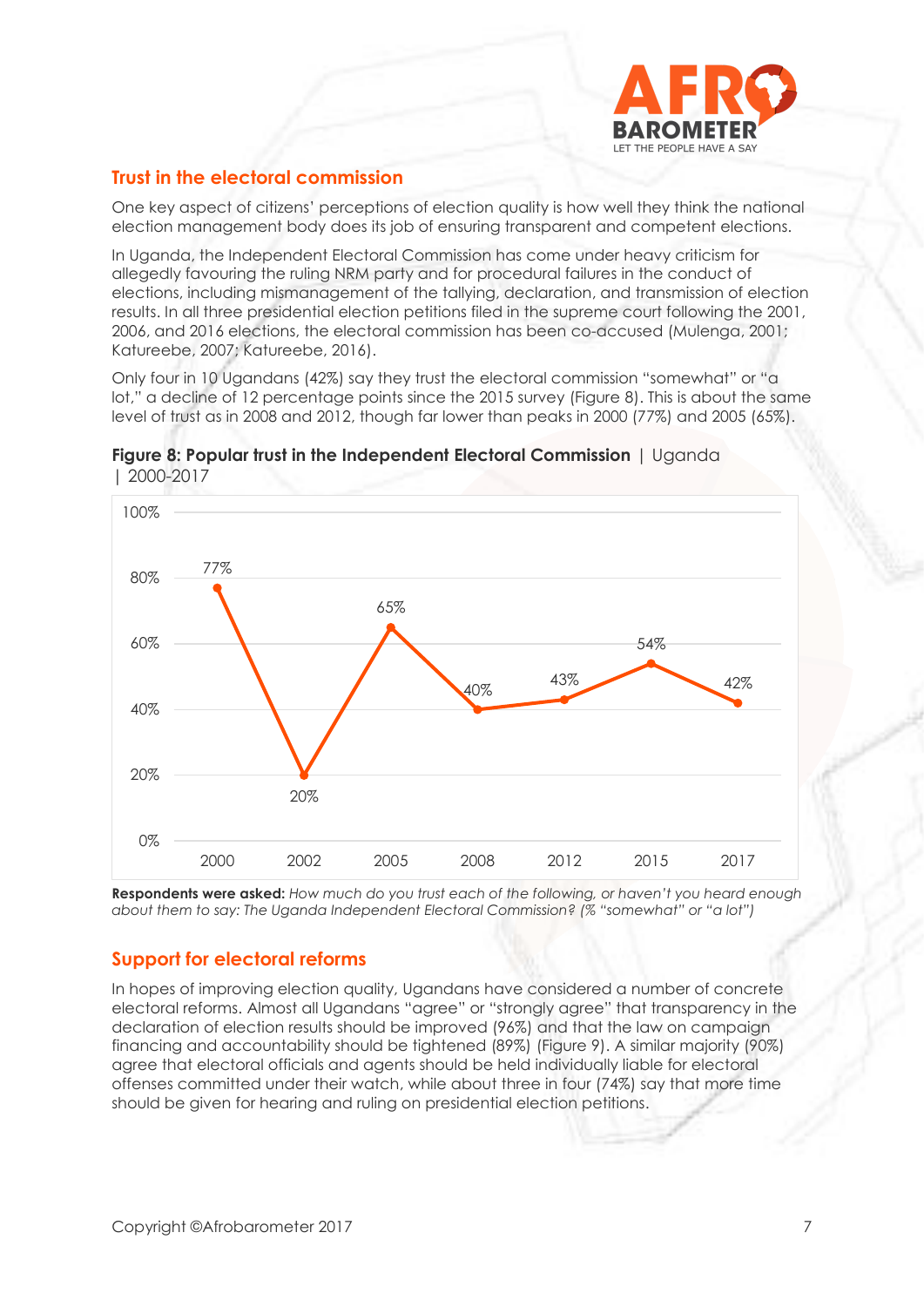

**Figure 9: Support for electoral reforms to improve transparency and accountability** | Uganda | 2017



*Respondents were asked: The quality of Uganda's elections has been described by many stakeholders, including the opposition, ruling party, civil society, media, and voters, as poor due to allegations of election irregularities and mismanagement. I am going to read from a list of proposals aimed at improving the quality of Uganda's elections. For each of the following proposals, please tell me whether you disagree or agree:*

- *Improve on transparency during declaration of election results.*
- *Tighten the law on campaign financing and accountability.*
- *Hold electoral officials and security agents individually liable for all offenses committed under their watch.*
- *Increase the time within which to complete the hearing of and ruling on presidential election petitions.*

*(% who "agree" or "strongly agree")*

Moreover, nine out of 10 Ugandans (92%) favour enactment of a law that discourages people who used forged qualifications from standing for elections. A large majority (79%) agree that Uganda should have fewer members of Parliament (MPs) in order to reduce the financial burden, while two-thirds (66%) say MPs should not be appointed to cabinet positions.

Three-fourths (75%) of Ugandans would oppose a controversial proposal to lift the constitution's ban on presidential candidates aged 75 years or older – a change that would allow the 73-year-old incumbent to seek another term in 2021.

And eight of 10 Ugandans (82%) affirm the idea that in the interest of national unity, political parties that lose an election should accept the results even if they disagree with them.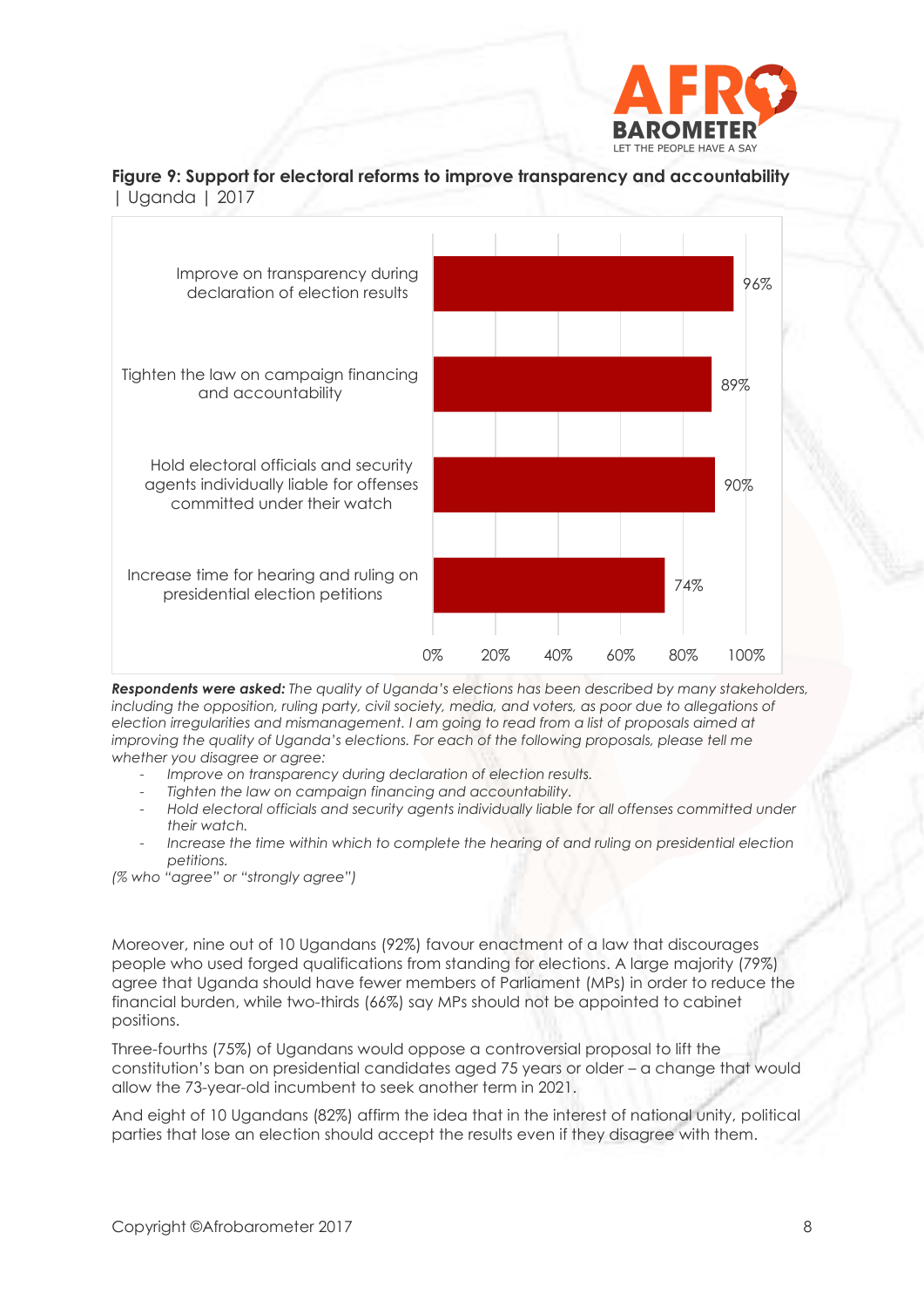

## **Figure 10: Support for other electoral reforms |** Uganda | 2017



#### *Respondents were asked:*

- *1. The quality of Uganda's elections has been described by many stakeholders, including the opposition, ruling party, civil society, media, and voters, as poor due to allegations of election irregularities and mismanagement. I am going to read from a list of proposals aimed at improving the quality of Uganda's elections. For each of the following proposals, please tell me whether you disagree or agree: Enact a law to discourage people who use forged qualifications from standing for elections.*
- *2. For each of the following statements, please tell me whether you disagree or agree:*
- *In the interest of national unity, losing political parties should accept election results even if they disagree with the outcomes.*
- *Uganda should reduce the number of MPs in order to reduce the financial burden on the tax payer.*
- *Members of Parliament should not be appointed to cabinet positions as this undermines their oversight role.*
- *3. Which of the following statements is closest to your view?*
- *Statement 1: The electoral law stopping any person older than 75 years from running as president in this country should be maintained.*
- *Statement 2: Preventing persons older than 75 years from standing for election as president is a form of discrimination and should not be allowed.*

#### **Conclusion**

Ugandans overwhelmingly support elections, but a sizeable number are critical of their quality, especially among better-educated and urban citizens, and fewer than half trust the electoral commission. By large majorities, Ugandans support reforms to increase transparency of the electoral process and ensure the integrity of candidates. While citizens generally approve of the government's performance in preventing election-related violence, many express fear of falling victim to such violence and say they have to be careful about what they say about politics and how they vote.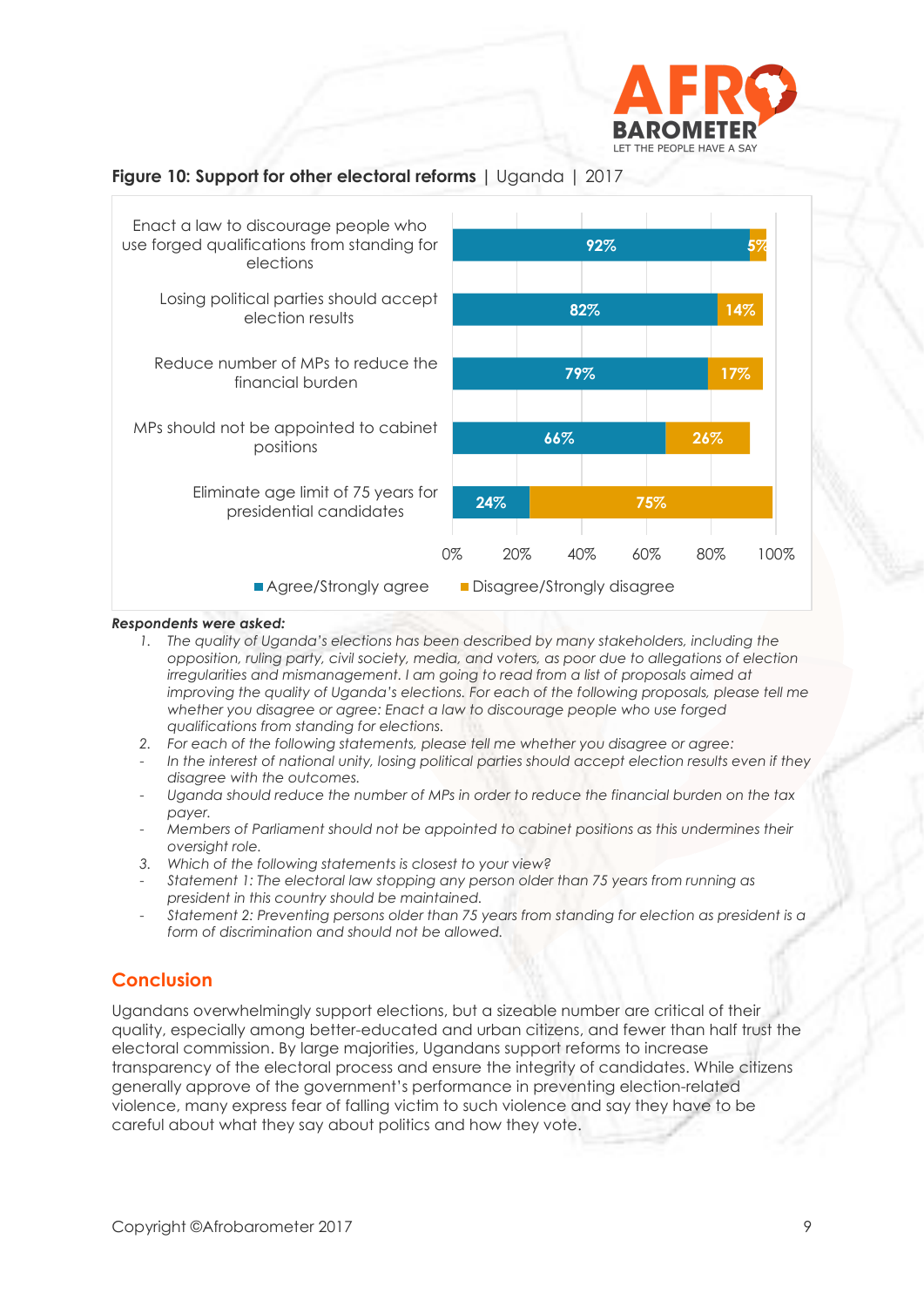

## **References**

- Butagira, T. (2016). Ugandans are desperate for democracy, Yoweri Museveni only gives them tyranny. Guardian. [https://www.theguardian.com/commentisfree/2016/](https://www.theguardian.com/commentisfree/2016/%20feb/22/uganda-democracy-yoweri-museveni-tyranny-president-force-intimidation) feb/22/uganda[democracy-yoweri-museveni-tyranny-president-force-intimidation.](https://www.theguardian.com/commentisfree/2016/%20feb/22/uganda-democracy-yoweri-museveni-tyranny-president-force-intimidation)
- European Union Election Observation Mission to Uganda. (2016). Chief Observer Eduard Kukan presents preliminary statement of EU Electoral Observation Mission to Uganda (20/02/2016). [http://www.eeas.europa.eu/archives/delegations/](http://www.eeas.europa.eu/archives/delegations/%20uganda/press_corner/all_news/news/2016/20160220_en.htm) [uganda/press\\_corner/all\\_news/news/2016/20160220\\_en.htm.](http://www.eeas.europa.eu/archives/delegations/%20uganda/press_corner/all_news/news/2016/20160220_en.htm)
- Gettleman, J. (2016). Instead of democracy, Uganda moves towards dictatorship light. New York Times[. https://www.nytimes.com/2016/02/18/world/africa/uganda-firmly-under-one-mans](https://www.nytimes.com/2016/02/18/world/africa/uganda-firmly-under-one-mans-rule-dusts-off-trappings-of-an-election.html)[rule-dusts-off-trappings-of-an-election.html.](https://www.nytimes.com/2016/02/18/world/africa/uganda-firmly-under-one-mans-rule-dusts-off-trappings-of-an-election.html)
- Kaka, J. (2016). Uganda's 2016 elections: Another setback for democracy in Africa. International Peace Institute Global Observatory. [https://theglobalobservatory.org/2016/02/ugandas-](https://theglobalobservatory.org/2016/02/ugandas-2016-elections-another-setback-for-democracy-in-africa/)[2016-elections-another-setback-for-democracy-in-africa/.](https://theglobalobservatory.org/2016/02/ugandas-2016-elections-another-setback-for-democracy-in-africa/)
- Katureebe, B. M. (2016). Amama Mbabazi v Yoweri Kaguta Museveni, Electoral Commission, the Attorney General (Presidential Election Petition No. 1 of 2016). Monitor Publications. http://www.monitor.co.ug/blob/view/-/3142586/data/1294213/-/w6ed5f/- /Full+Judgment.pdf.
- Katureebe, B. M. (2007). Rtd. Col. Dr. Kizza Besigye v Electoral Commission, Yoweri Kaguta Museveni (Election Petition No. 1 of 2006). Uganda Legal Information Institute. [http://www.ulii.org/ug/judgment/constitutional-law-election-petitions/2007/24.](http://www.ulii.org/ug/judgment/constitutional-law-election-petitions/2007/24)
- Mulenga, J. N. (2001). Rtd. Col. Dr. Kizza Besigye v Electoral Commission, Yoweri Kaguta Museveni (Election Petition No. 1 of 2001). Uganda Legal Information Institute. [http://www.ulii.org/ug/judgment/constitutional-law-election-petitions/2001/3.](http://www.ulii.org/ug/judgment/constitutional-law-election-petitions/2001/3)
- Murray, E., Mesfin, B., & Wolters, S. (2016). Weak Ugandan democracy, strong regional influence. United State Institute of Peace and Institute for Security Studies. [https://www.usip.org/publications/2016/09/weak-ugandan-democracy-strong-regional](https://www.usip.org/publications/2016/09/weak-ugandan-democracy-strong-regional-influence)[influence.](https://www.usip.org/publications/2016/09/weak-ugandan-democracy-strong-regional-influence)
- Musisi, F. (2016). US slams polls, tells govt to free Besigye. Daily Monitor 25. [http://www.monitor.co.ug/Elections/US-slams-polls--tells-govt-to-free-Besigye/-](http://www.monitor.co.ug/Elections/US-slams-polls--tells-govt-to-free-Besigye/-/2787154/3087230/-/5vmtim/-/index.html) [/2787154/3087230/-/5vmtim/-/index.html.](http://www.monitor.co.ug/Elections/US-slams-polls--tells-govt-to-free-Besigye/-/2787154/3087230/-/5vmtim/-/index.html)
- Suzan, E. (2017). Uganda: Freedom of expression a must for sustainable development. AllAfrica. [http://allafrica.com/stories/201706020015.html.](http://allafrica.com/stories/201706020015.html)